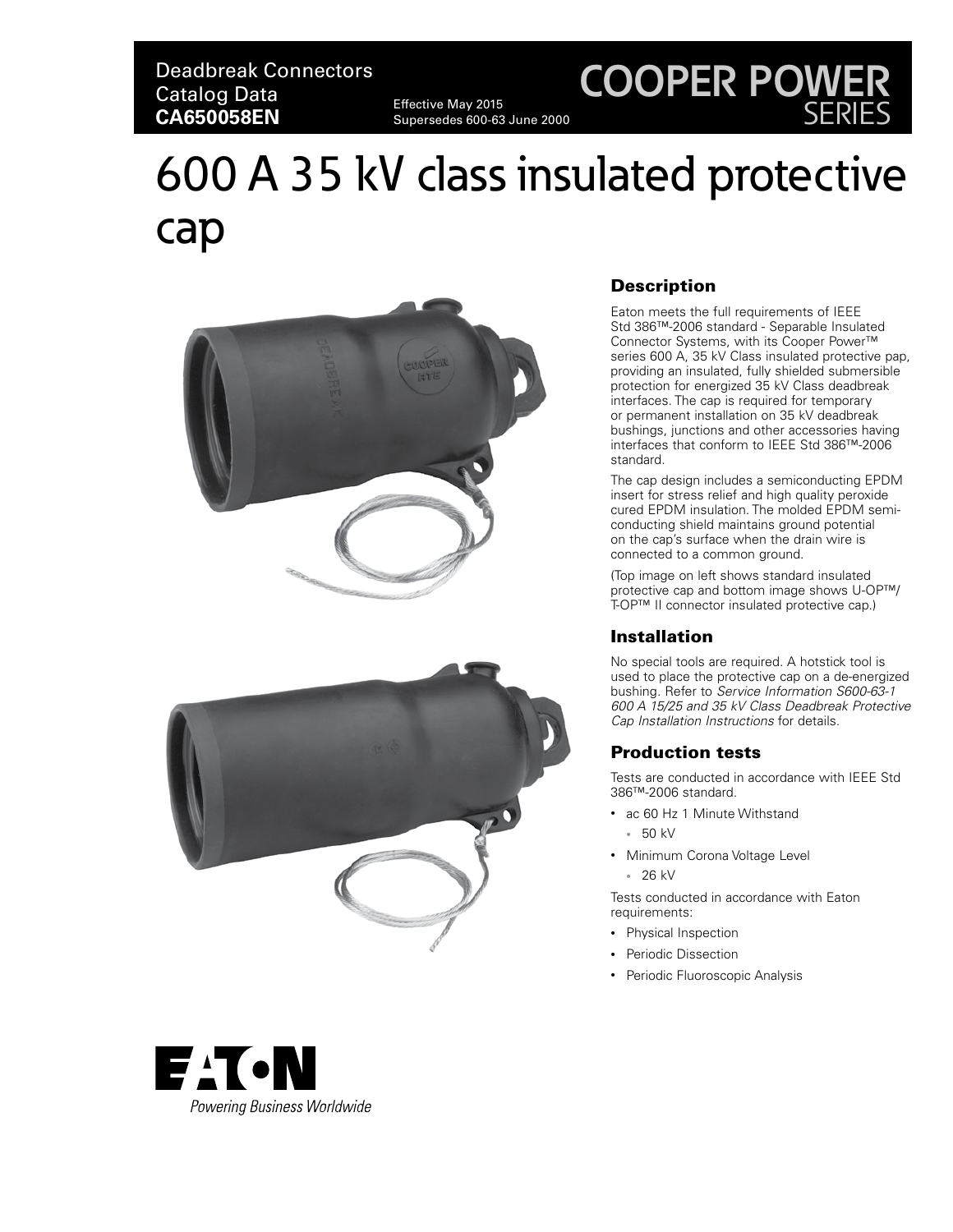

#### **Figure 1. Insulated protective cap cutaway shows design characteristics and dimensions.**

**Note:** Dimensions given are for reference only.

#### **Table 1. Voltage Ratings and Characteristics**

| <b>Description</b>             | kV  |
|--------------------------------|-----|
| <b>Standard Voltage Class</b>  | 35  |
| Maximum Rating Phase-to-Ground | 211 |
| ac 60 Hz 1 Minute Withstand    | 50  |
| dc 15 Minute Withstand         | 103 |
| <b>BIL and Full Wave Crest</b> | 150 |
| Minimum Corona Voltage Level   | 26  |
|                                |     |

Voltage ratings and characteristics are in accordance with IEEE Std 386™-2006 standard.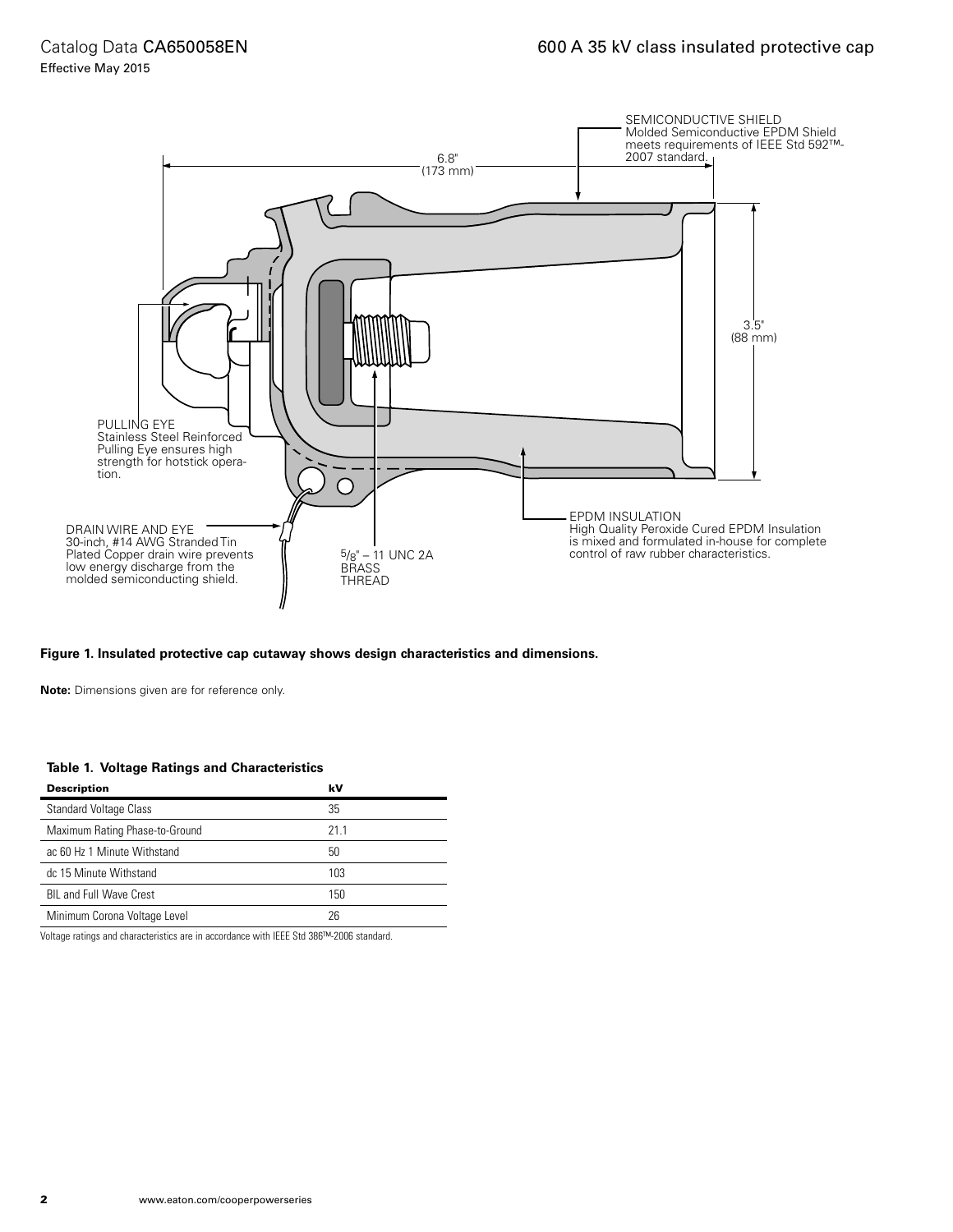

**Figure 2. U-OP™/T-OP™ II connector cap cutaway shows design characteristics and dimensions.**

**Note:** Dimensions given are for reference only.

#### Ordering information

To order a 35 kV Class Protective Cap Kit, refer to Table 2.

#### **Table 2. Protective Cap Kits**

| <b>Description</b>                                                                                             | <b>Catalog Number</b> |
|----------------------------------------------------------------------------------------------------------------|-----------------------|
| 600 A 35 kV Protective Caps                                                                                    |                       |
| Standard Protective Cap with Drain Wire w/Permanent Stud<br>(See Figure 1) (Individually Bagged)               | DPC635                |
| Standard Protective Cap with Drain Wire w/Permanent Stud<br>(Individually Boxed)                               | DPC635X               |
| Protective Cap for T-OP II and U-OP Connector Applications w/<br>out Stud (See Figure 2) (Individually Bagged) | DPC635UT              |
| Protective Cap for T-OP II and U-OP Connector Applications w/<br>out Stud (Individually Boxed)                 | DPC635UTX             |
|                                                                                                                |                       |

Each kit contains

- Protective Cap
- Silicone Lubricant
- Installation Instruction Sheet